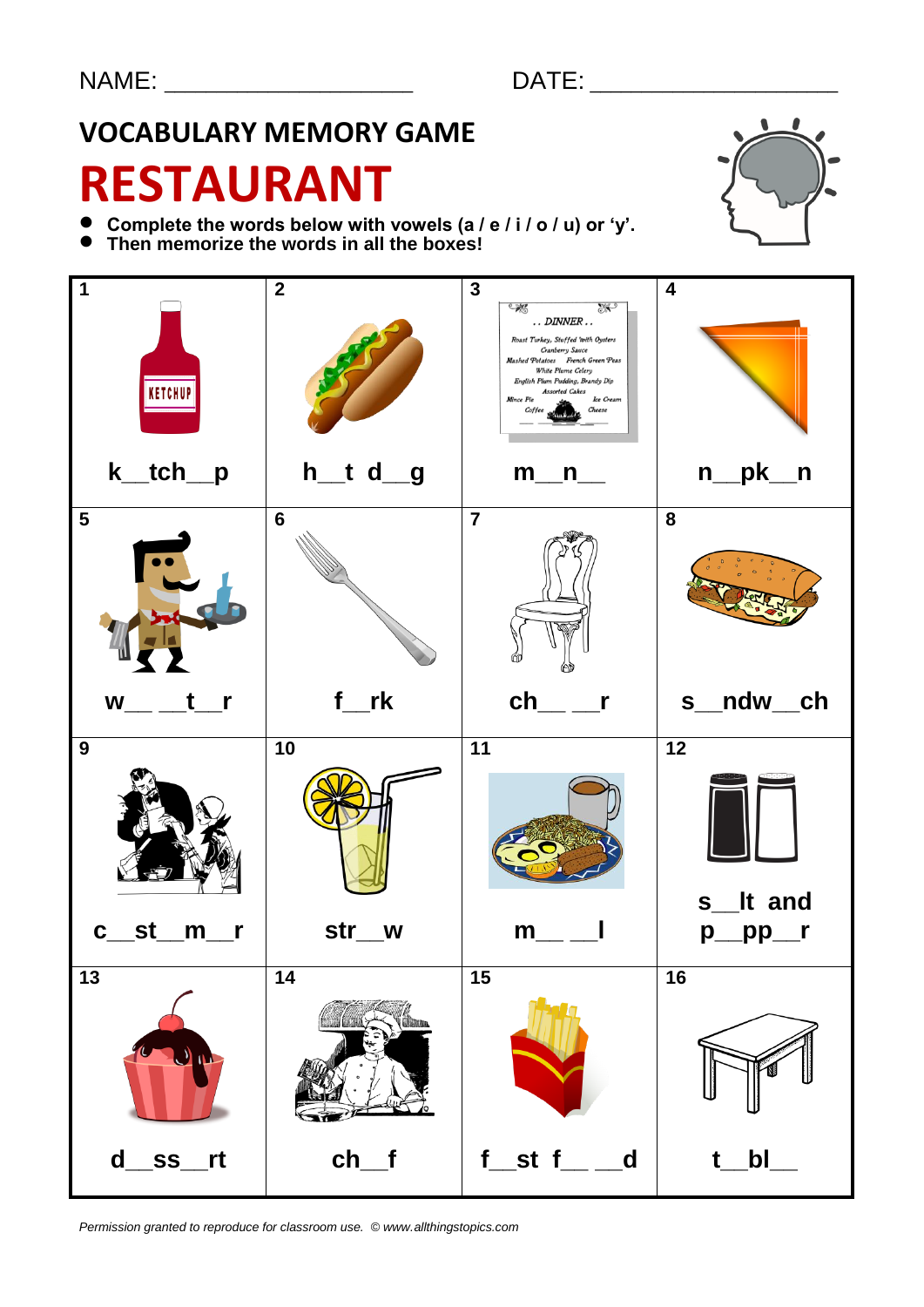## **VOCABULARY MEMORY GAME**

# **RESTAURANT**



**Write and draw all the restaurant-related words in the boxes!**



*Permission granted to reproduce for classroom use. © www.allthingstopics.com*